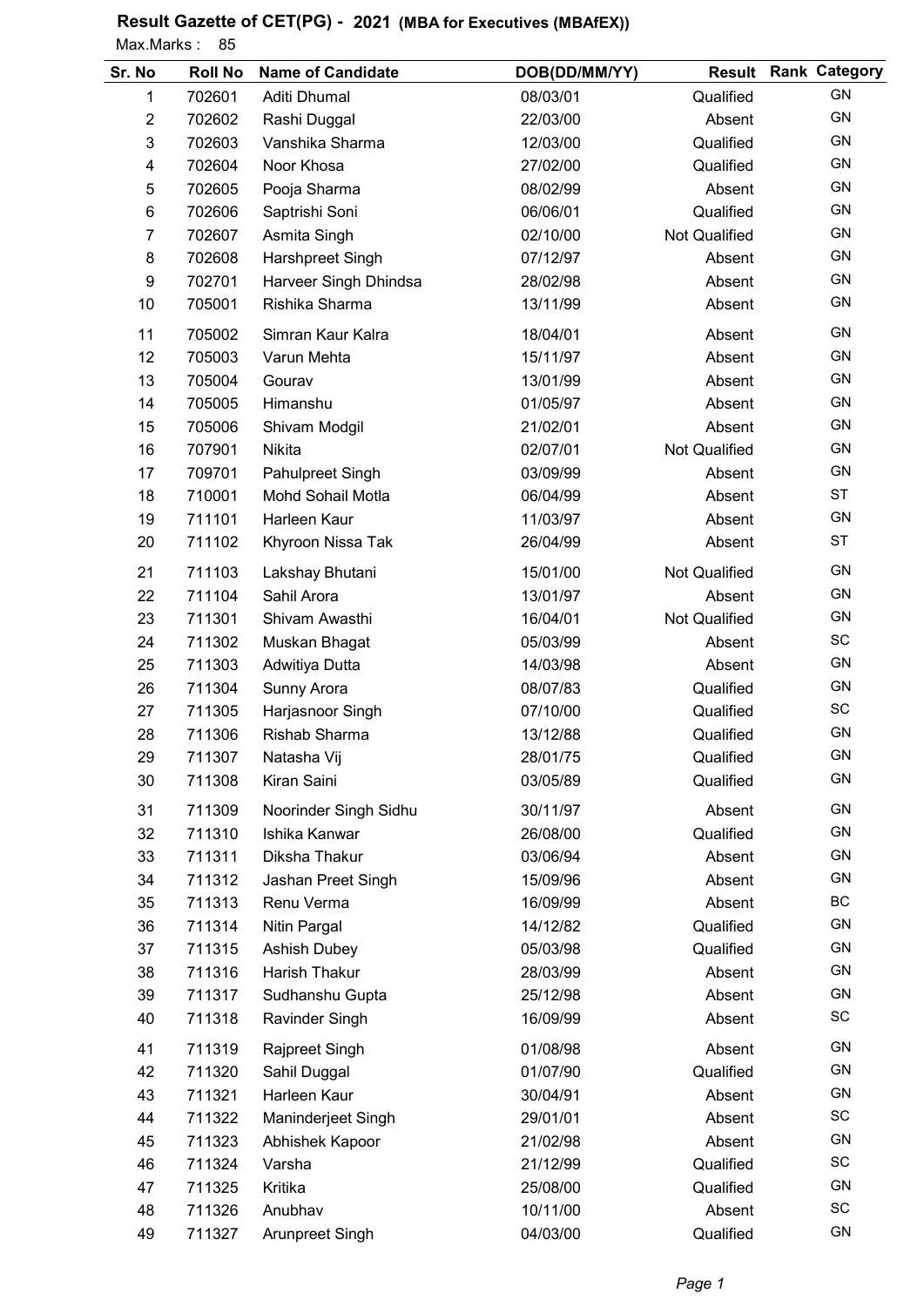## Result Gazette of CET(PG) - 2021 (MBA for Executives (MBAfEX))

Max.Marks: 85

| Sr. No | <b>Roll No</b> | <b>Name of Candidate</b> | DOB(DD/MM/YY) |                      | <b>Result Rank Category</b> |
|--------|----------------|--------------------------|---------------|----------------------|-----------------------------|
| 50     | 711328         | Meenakshi                | 01/02/00      | Qualified            | SC                          |
| 51     | 711329         | Anshu Pandey             | 12/03/01      | <b>Not Qualified</b> | <b>GN</b>                   |
| 52     | 711330         | Mehak Garg               | 02/08/00      | Qualified            | GN                          |
| 53     | 711331         | Manish Chauhan           | 13/03/99      | Absent               | SC                          |
| 54     | 711332         | Yashika                  | 16/01/99      | Absent               | GN                          |
| 55     | 711333         | Roopdeep Kaur            | 09/08/98      | Absent               | GN                          |
| 56     | 711334         | Manju                    | 15/09/91      | Qualified            | GN                          |
| 57     | 711335         | Nikita Negi              | 04/03/01      | Qualified            | <b>ST</b>                   |
| 58     | 711336         | Anirudh Singh            | 19/08/00      | Absent               | GN                          |
| 59     | 711337         | <b>Mohit Kumar</b>       | 21/11/00      | <b>Not Qualified</b> | SC                          |
| 60     | 711338         | Sajal Ghai               | 10/05/99      | Absent               | <b>GN</b>                   |
| 61     | 711339         | Sakshi                   | 30/11/95      | Not Qualified        | SC                          |
| 62     | 711340         | Nimit Sharma             | 02/03/96      | Absent               | GN                          |
| 63     | 711341         | Pranav Singla            | 15/02/98      | Absent               | <b>GN</b>                   |
| 64     | 711342         | Mehr Singh               | 06/03/98      | Absent               | <b>GN</b>                   |
| 65     | 711343         | Mandeep Singh            | 16/05/85      | Qualified            | GN                          |
| 66     | 711344         | Shyam Lal                | 27/10/80      | Qualified            | <b>GN</b>                   |
| 67     | 711345         | Nikita                   | 05/11/95      | Not Qualified        | SC                          |
| 68     | 711346         | Maneesh Kumar Sharma R   | 10/11/94      | Absent               | GN                          |
| 69     | 711347         | Geetika Bhardwaj         | 26/03/99      | Absent               | GN                          |
| 70     | 711348         | <b>Vishal Pathak</b>     | 15/01/77      | Qualified            | <b>GN</b>                   |
| 71     | 711349         | Bani                     | 02/01/96      | Absent               | SC                          |
| 72     | 711350         | Shivam Bharti            | 09/06/99      | Absent               | <b>ST</b>                   |
| 73     | 711351         | Deepak Rathore           | 12/04/89      | Qualified            | GN                          |
| 74     | 711352         | Vanshika                 | 17/02/00      | Absent               | GN                          |
| 75     | 711353         | Vishal Verma             | 13/05/97      | Absent               | GN                          |
| 76     | 711354         | Deevankshi               | 26/06/00      | Absent               | <b>GN</b>                   |
| 77     | 711355         | Ishaar Sehgal            | 13/01/00      | Absent               | GN                          |
| 78     | 711356         | Lakshay Gupta            | 14/12/94      | Absent               | GN                          |
| 79     | 711357         | Avantika Goyal           | 21/02/99      | Not Qualified        | GN                          |
| 80     | 711358         | Aastha Gandhi            | 21/10/97      | Qualified            | GN                          |
| 81     | 711359         | Amit Khajuria            | 18/03/91      | Absent               | GN                          |
| 82     | 711360         | Riya Guleria             | 13/09/99      | Qualified            | GN                          |
| 83     | 711361         | Mansi                    | 01/01/00      | Qualified            | GN                          |
| 84     | 711362         | Prachi                   | 22/02/00      | Absent               | GN                          |
| 85     | 711363         | Deepak Kumar Verma       | 24/07/89      | Absent               | GN                          |
| 86     | 711364         | Jai Singh Parmar         | 05/07/93      | Qualified            | GN                          |
| 87     | 711365         | Lakhan                   | 26/02/94      | Absent               | SC                          |
| 88     | 711366         | <b>Nitish Das</b>        | 02/05/93      | Qualified            | GN                          |
| 89     | 711367         | Vidhur Sethi             | 06/10/00      | Qualified            | GN                          |
| 90     | 711368         | Nitish Kumar             | 22/03/01      | Qualified            | <b>GN</b>                   |
| 91     | 711369         | Nikhil Kang              | 19/03/98      | Qualified            | GN                          |
| 92     | 711370         | Vishal Sharma            | 09/09/99      | Absent               | <b>GN</b>                   |
| 93     | 711371         | Akanksha Dhiman          | 12/11/99      | Absent               | GN                          |
| 94     | 711372         | Aastha                   | 21/07/01      | Qualified            | <b>SC</b>                   |
| 95     | 711373         | Amandeep Kaur            | 22/05/97      | Absent               | GN                          |
| 96     | 711374         | Shallu                   | 24/06/00      | Absent               | SC                          |
| 97     | 711375         | Rupali                   | 10/02/00      | Qualified            | GN                          |
| 98     | 711376         | Vardan Khandelwal        | 09/04/00      | Absent               | GN                          |